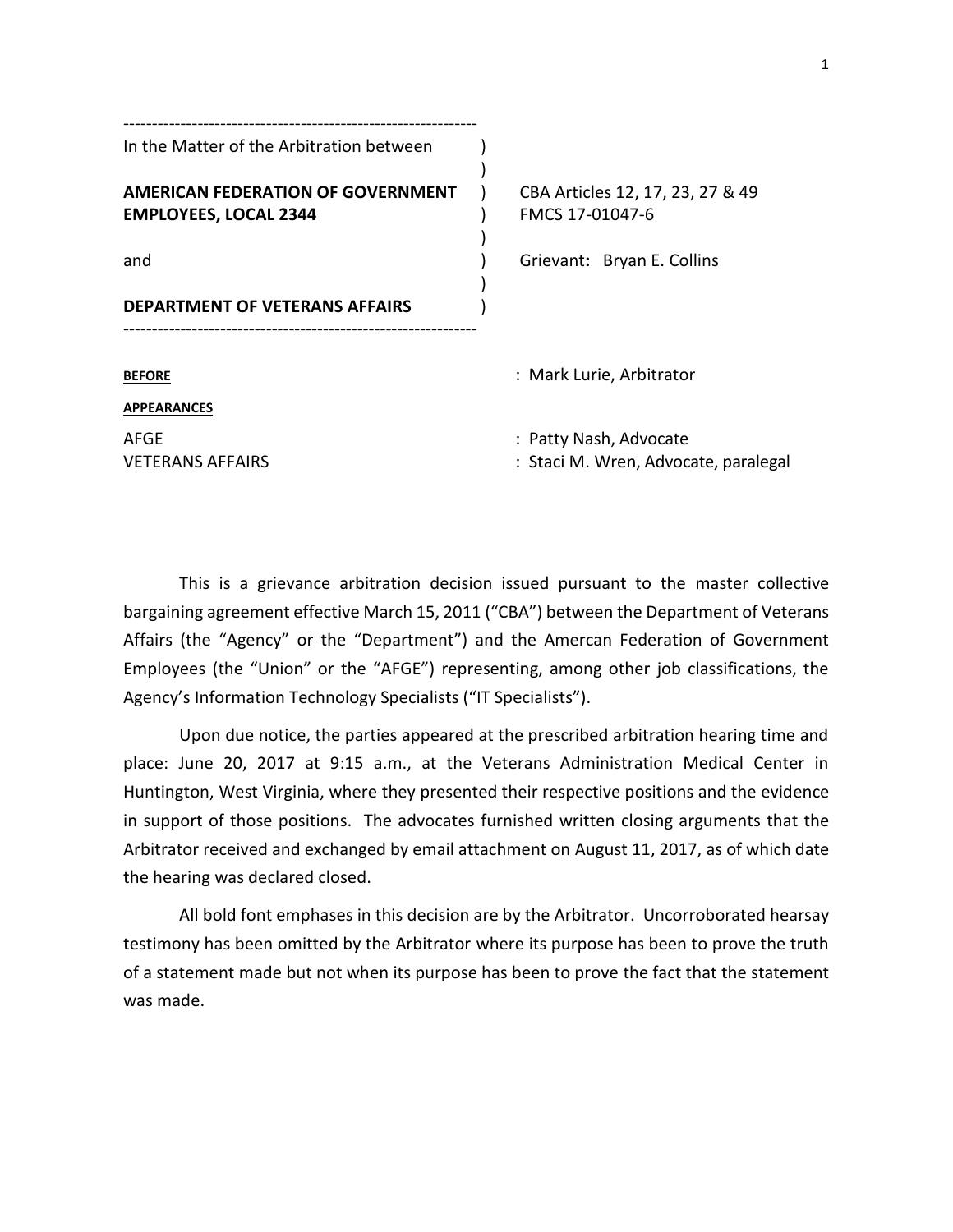# **ISSUES**

There are two issues:

- Whether the IT Specialist position held by the grievant, Bryan E. Collins, was a GS-2210- 11/12 position (i.e., a "career ladder" position with advancement from GS-11 to GS-12 based upon prescribed factors) or was instead a GS-11 position.
- Whether the following provision of the CBA denies the Arbitrator the authority to decide the merits of the above issue:

*ARTICLE 43 - GRIEVANCE PROCEDURE B. This article shall not govern a grievance concerning: 5. The classification of any position which does not result in the reduction in grade or pay of an employee.*

# **FACTS**

l

A memoranda dated April 8, 2011 between the Agency and the Union (the "*Volunteering MOU*") stated, *inter alia*, that IT staff could volunteer for Operation Service Line positions, and that the Agency would inform the Union of any changes in working conditions experienced as a result of the voluntary assignment.<sup>1</sup>

On September 8, 2015, Mr. Don Rockwell, the Chief Information Officer of the Huntington Veterans Affairs Medical Center ("Huntington") hired Mr. Collins to serve as an IT Specialist grade GS-11 tasked with implementing and managing Huntington's PACS or "Picture Archive Computer System" and a voice dictation system termed "Powerscribe." The Position Description (or "PD") of Mr. Collins' Huntington assignment was that of an IT Specialist grade GS-11. At that grade, an IT Specialist performs some managerial duties.<sup>2</sup> Mr. Collins testified

<sup>1</sup> The April 8, 2011 Memorandum of Understanding states, in part, *The following constitutes an Agreement between the Department of Veterans Affairs, (V A) and the American*  Federation of Government Employees, AFL-CIO, National Veterans Affairs Council #53 (NVAC) concerning the Office of *Information and Technology (OI&T) Operations, Service Line Management Program within OI&T Regions…*

<sup>2.</sup> The OI&T agrees that bargaining unit employees within any Region may volunteer to apply for OI&T Operation *Service Line Positions….*

*<sup>4.</sup> Any changes in the conditions of employment of bargaining unit employees by OI&T Service Line management Officials will not be made without providing notice to the NVAC.*

<sup>2</sup> The Position Description of an Information Technology Specialist GS-11 states, *inter alia*, the following. The emphases are the Arbitrator's:

*This position is located within the Office of Information and Technology (OI&T) in Huntington, WV. The major duties and responsibilities include: Provide total systems analysis, support, and maintenance services affecting assigned computer applications in clinical, management, and research domains Participate in all phases of new projects*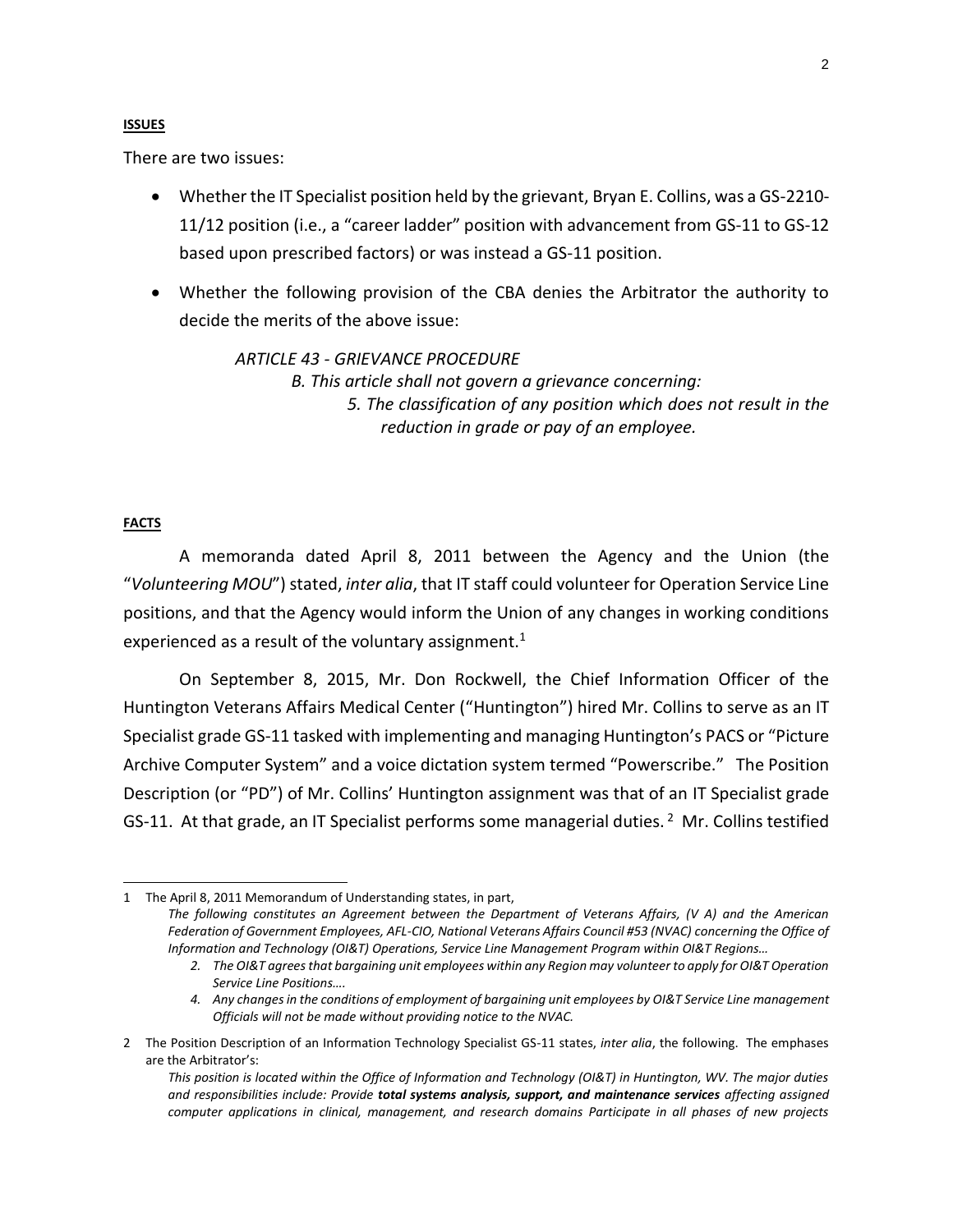that he was not furnished with a copy of that GS-11 Position Description. The Arbitrator finds that, even if that were true, no evidence was presented to show that if Mr. Collins had requested one it would not have been given to him. Mr. Collins testified that Mr. Rockwell told him that he would be working with cutting-edge computer technologies. Mr. Collins further testified that he (Collins) saw the Huntington position as an opportunity to gain new competencies and thereby advance his career.

Three months after he was hired, Mr. Collins was reassigned, under a *Management Directed Reassignment* or "MDR"<sup>3</sup> to work with a team of IT Specialists at Region 3 Business Critical Systems, <sup>4</sup> where his work consisted primarily of maintaining a twenty-year-old (noncutting edge) imaging system called VistA that was proprietary to the Agency.<sup>5</sup> The MDR was made pursuant to a 2015 Memorandum of Understanding between Huntington and Region 3

3 Federal personnel law permits agencies to direct the lateral reassignment of employees from one position to another.

4 The team was created pursuant to a December 15, 2015 Memorandum of Understanding (the "*Intra-Agency MOU*") to which the Union was not a party. According to the *Intra-Agency MOU*, Mr. Collins was to remain organizationally under the Huntington Medical Center, although Huntington and Region 3 would have "cooperative" supervisory authority over him. The *Intra-Agency MOU* "Statement of Purpose" stated, *inter alia,* the following:

*The purpose of this MOU is to recognize the need for cooperative management and supervision of OIT employee Mr. Collins between the local facility, the VISN and the R3 Business Systems service line, specifically the Business Critical division.*

*Mr. Collins will remain organizationally under the FCIO at HUN. During the period of the Team Agreement, payroll, leave and attendance, travel documentation, training compliance and other administrative process must take place through the HUN facility. Oversight of these activities will be provided by FCIO, AFCIO and BCS Leadership Team.*

Under "Future Plans," the MOU stated,

l

*For the period of this Team Agreement Mr. Collins will be supported by the HUN facility but his job duties, work*  assignments, performance monitoring and all other aspects of his day to day work will be managed and coordinated *by the R3 Business Systems/Business Critical division supervisor, who will conduct performance reviews within the allotted timeframes defined by the FCIO. Every effort will be made to keep HUN informed regularly on this process.*

5 Mr. Rockwell was not subpoenaed to testify in person or by phone, and did not testify. The sole evidence presented of the circumstances of Mr. Collins' hiring was his own uncorroborated testimony.

In general, federal personnel law permits the Agency to laterally assign an employee from one position to another and, if the employee declines the reassignment, the Agency can discharge the employee for failure to accept the management directed reassignment if the removal will promote the efficiency of the service.

*assigned and in the maintenance and revision of current projects. Advise on computer requirements and limitations to help users define problems, needs, and proposed changes to assist in revision requirements.*

*Serves as project manager over multidisciplinary teams comprised of technical staff, end-user representatives, and system experts on large-scale projects involving clinical, management, and research functions. Analyze work process and operations to determine the feasibility of developing new or upgrade existing systems to improve the efficiency and productivity of the business process. Implements project plans to meet objectives. Coordinates and integrates project activities. Manages, leads or administers project resources. Identifies project documentation requirements or procedures. Developing cost estimates for new or modified systems. Planning systems implementation. Provide technical assistance, instruction, and guidance in procedural matters affecting assigned software programs. Incumbent is to plan, develop, debug and test applications modified functions and provide supporting documentation of success and provide end user training if necessary.*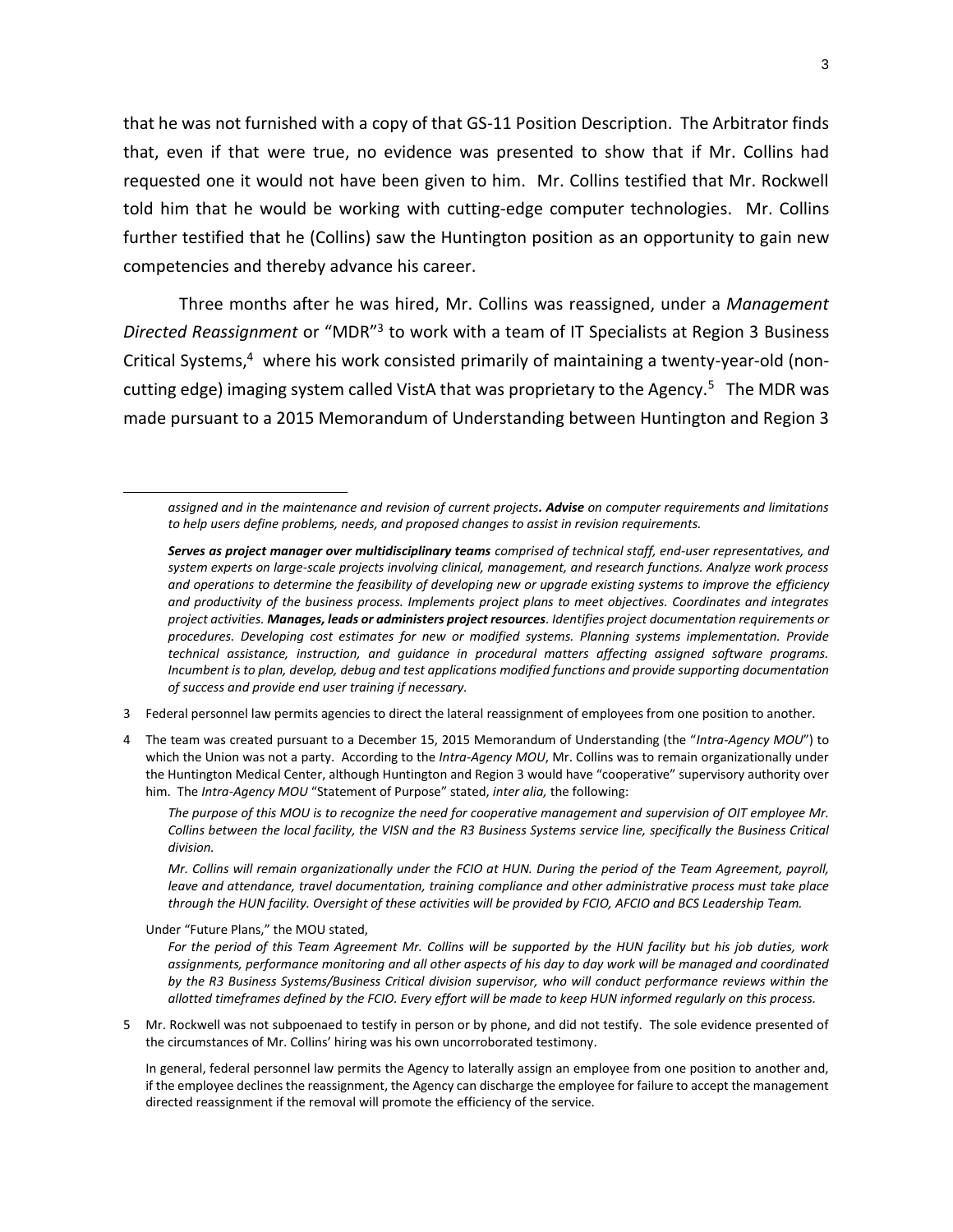4

(the "Intra-Agency MOU").<sup>6</sup> The Intra-Agency MOU stated, in relevant part, that more responsibility would be placed upon Mr. Collins to function without direct supervision.<sup>7</sup>

Mr. Collins did not sign a copy of the *Intra-Agency MOU*, but the Arbitrator finds that his working and accepting compensation as a Region 3 "VistA Imaging Manager" constituted his constructive acceptance of its terms. Mr. Collins' Region 3 Business Critical Systems chain of command was head by Line Manager Sherry Boone. Under Line Manager Boone was Systems Division Chief Tracy Bumgarner and then Systems Supervisor Maurice Arline. Supervisor Arline directly supervised Region 3's "Business Critical Systems Division IT Analysts" of whom Mr. Collins was one.<sup>8</sup>

The Agency acknowledges that Mr. Collins' performance as a Region 3 "VistA Imaging Manager" has been excellent.<sup>9</sup> Mr. Collins testified that the MDR has denied him the kind of work that would have allowed him to advance in his profession; that he was "set back 12 years" doing work on the VistA system in Region 3.<sup>10</sup>

The Arbitrator finds that any pre-employment representations made by Mr. Rockwell to Mr. Collins are irrelevant to the merits of this case, which pertains to the enforcement of the terms of the CBA after Mr. Collins' date of hire. Representations made by Mr. Rockwell to Mr. Collins before his date of hire are not a part of the CBA, are beyond the Arbitrator's jurisdiction, and are thus a matter for another forum.

 $\overline{a}$ 

<sup>6</sup> A summary of the *Intra-Agency MOU* stated the following:

*This Memorandum of Understanding (MOU) represents an interim agreement between the R3 Business Systems Service Line Manager (SLM), the Facility (FCIO) and the VISN OIT Network CIO (NCIO) regarding the supervision and full time Team Agreement of Site OI&T employee Mr. Bryan Collins to the R3 Business Systems service line/Business Critical division. Currently, Mr. Collins is assigned to the Huntington WV (HUN) VAMC IT staff and with the approval of this MOU, will be full time Team Agreement for a period of 365 days to the R3 Business Systems Service Line/Business Critical division. Upon the completion of the established timeframe the MOU will be revaluated and extended in 365 days increments as appropriate.*

*This MOU is intended to describe roles and responsibilities and provide a framework for establishing a cooperative and productive working relationship between the R3 Business System service line/Business Critical division, the NCIO and the FCIO in order to provide the best support for both the facility and required projects for the Business Systems/Business Critical division.*

<sup>7</sup> The *Intra-Agency MOU* stated, inter alia, the following:

*Part of this process consists of the development of virtual teams. As such, more responsibility will be placed upon you as a facility based IT Analyst. This means you will function in your position without the presence of direct supervision. We are confident that you possess the skills, knowledge, and abilities required to work independently,*  which will allow you to provide our customers with an exceptional level of service. As a R03 BSD employee you will *further provide ownership and support for the VistA Imaging System.*

<sup>8</sup> Source: AFGE Exhibit B.

<sup>9</sup> "VistA Imaging Manager" was Division Chief Bumgarner's term for Mr. Collins' position. Mr. Bumgarner is the Region 3 Chief of Business Critical Systems.

<sup>10</sup> Quoting Mr. Collins.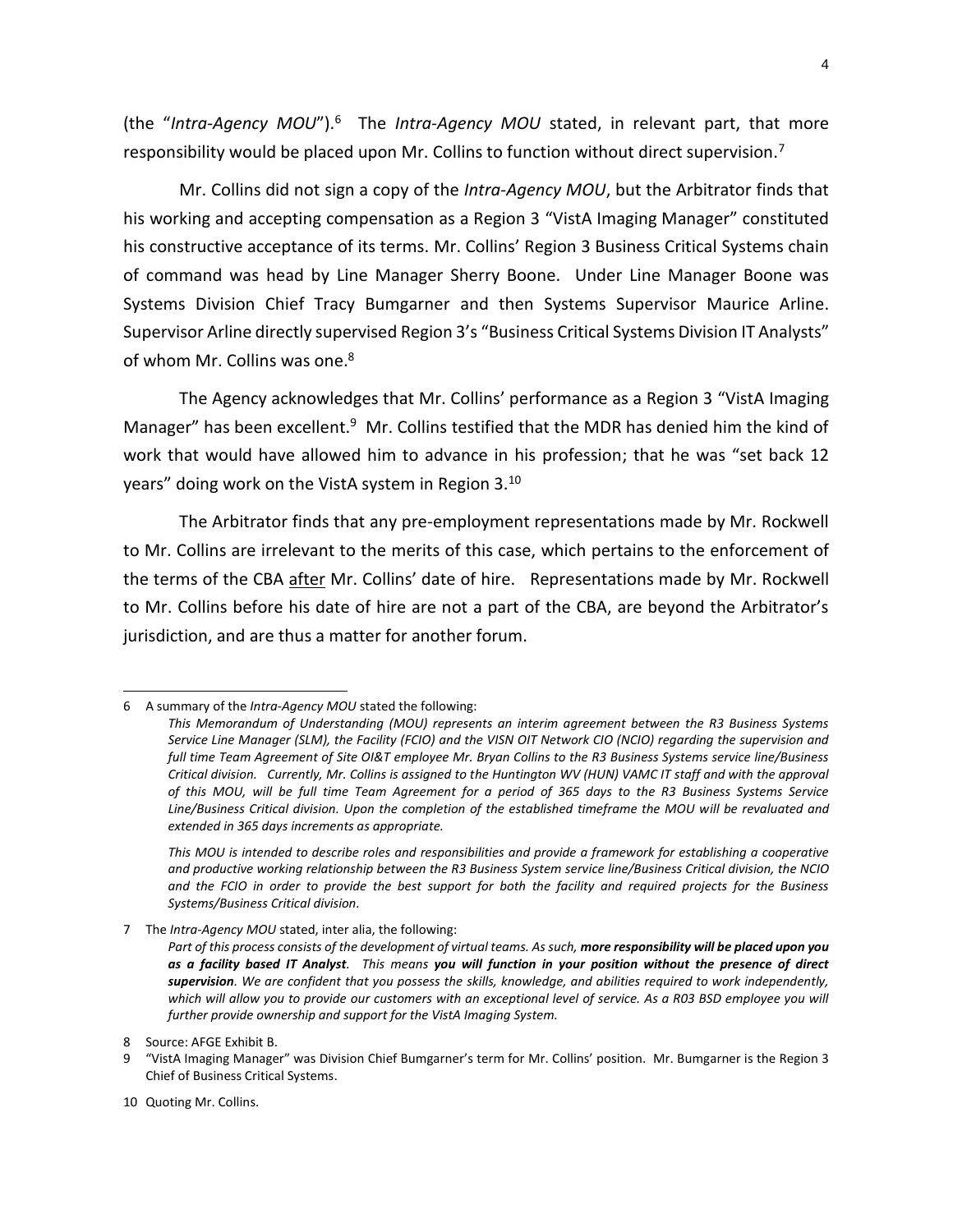The parties disagree about whether Mr. Collins volunteered for the Region 3 MDR team position. Agency witness Tracy Bumgarner testified that Mr. Collins did volunteer<sup>11</sup>; Mr. Collins countered that he was coerced to agree because his Huntington job had been substantively eliminated (albeit that no claim was made that the position had been abolished). In Mr. Collins' view, his "choice" was between having a job in Region 3 and having no job at Huntington.<sup>12</sup> Both parties' advocates acknowledged, during the arbitration hearing, that Mr. Collins had the right to leave the Region 3 team and return to his Huntington position at any time. The Union did not claim a violation of Article 13, Reassignment, Shift Changes, and Relocations; Section 5, Involuntary Reassignments. Based upon the foregoint, the Arbitrator finds that Mr. Collins volunteered for the MDR position.

In late January 2016 – after Mr. Collins began working at Region 3 – Mr. Rockwell was replaced at Huntington by Mr. Dewaine Beard. Mr. Beard was Mr. Collins' supervisor for the purposes of processing this grievance.

Mr. Collins testified that he was not given a Position Description for his Region 3 GS-11 assignment; that the only written description of the position was that of the MOU that described his title as an "IT Analyst" and that explained

*This means you will function in your position without the presence of direct supervision… As a R03 BSD [Region 3 Business Systems Division] employee you will* 

 $\overline{a}$ 

*When I called Tracy, I said "I don't have any work to do. I need something to do. Dan's telling me that I can't do that job any longer," that's when we discussed this team agreement, this contract that was going to come through, and that I was going to be teamed with [Region 3].*

Mr. Rockwell was not subpoenaed to testify either in person or by telephone, and was not deposed. Mr. Collins' testimony of what Mr. Rockwell told him is uncorroborated.

12 Mr. Collins testified of having feared that if he withdrew from the Region 3 team and worked solely at Huntington, his employment with the Agency would cease imminently, when his work at Huntington was completed. And yet, on January 25, 2017, he sent an email to Huntington personnel advising them that he had been detailed there, as the Patron Archiving Systems (PACS) Administrator, for six months. Division Chief Bumgarner, whom Mr. Collins had copied in the email, responded immediately to say that he had agreed that Mr. Collins would assist Huntington (that it would, in fact, be his first priority) but that he would "still preform your normal duties when you're not working on…[Huntington]." Those "normal duties" – his detail – would remain his Region 3 VistA imaging duties. The Union noted that Mr. Collins did not sign the team agreement, to which Mr. Bumgarner responded that others hadn't as well, and that it was not thought necessary because the terms had been explained and continuing participation was at the employee's option.

<sup>11</sup> Mr. Bumgarner is the Division Chief of Business Critical Systems for Region 3. He testified that Mr. Collins had called him to express interest in the Region 3 position:

*Q Did Brian volunteer for this team agreement?*

*A Yes he did. He called me himself and asked. And I don't know if you remember Brian, but you called me and told me that Dan wasn't giving you anything new to do, and all you were doing was sitting around the telephone and it was driving you crazy and you needed something to do. And because of that, you had started walking over to radiology and going to the radiologist and seeing if there was anything you could do to help.*

Mr. Collins testified that he made that call, but that he volunteered only because Mr. Rockwell had told him that his job at Huntington would no longer exist; that he volunteered only in the sense that his choice was to volunteer or have no job.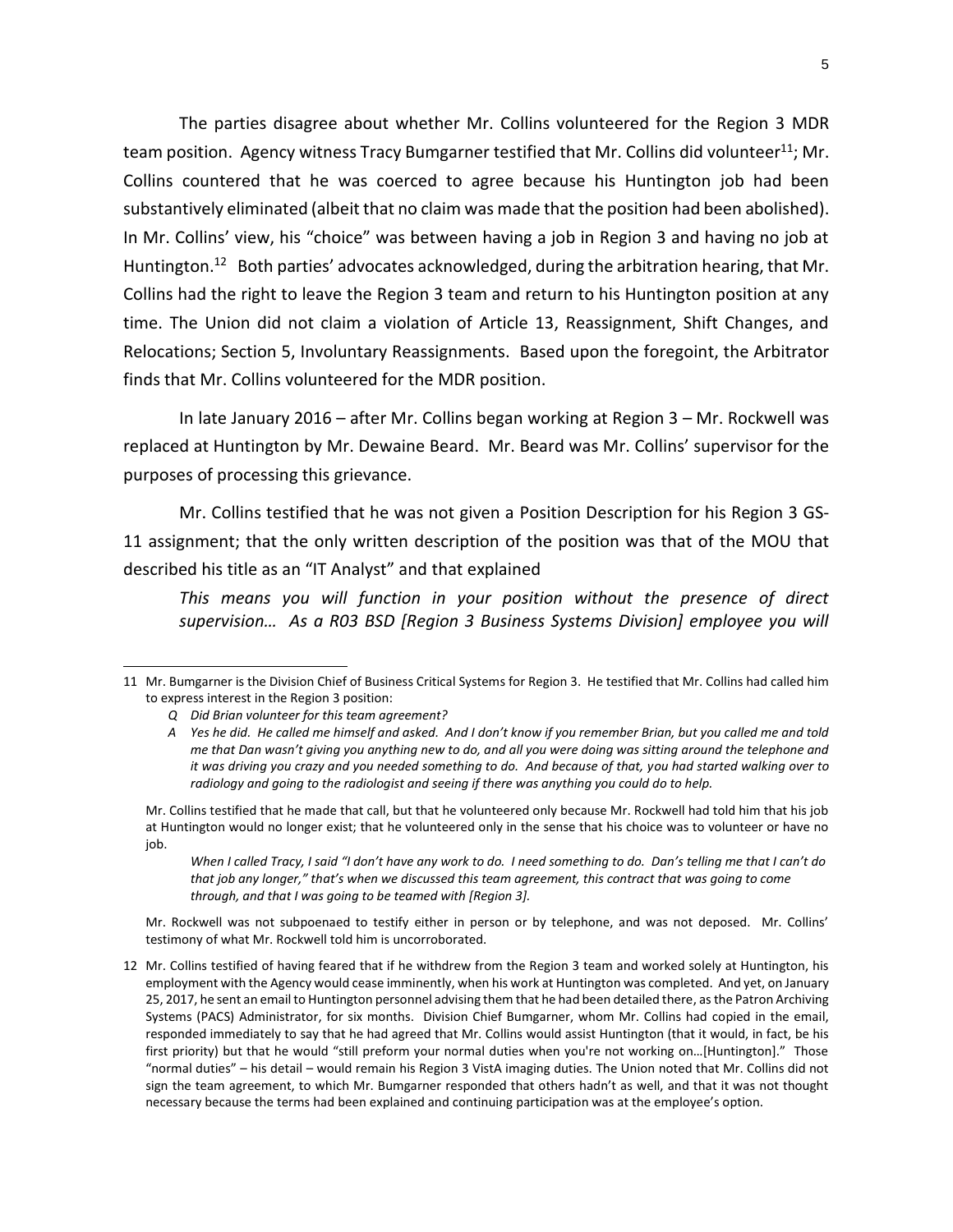*further provide ownership and support for the VistA Imaging System, assistance to Biomed, and collaborate with the FCIO.*

Mr. Collins testified that he began his Region 3 assignment by first receiving about a month's training with a GS-13 and that, thereafter, he worked independently in Region 3 while also servicing the Huntington Center's imaging systems and servers. He testified that the people at Region 3 who were performing the same job as his were all classified GS12:

*…doing the job that everyone else in the Region that I was working alongside of was doing. We were all on conference calls together; all doing the same thing… We each had an individual site that we took care of and that was our responsibility.*

*…all of the people I was working with [in Region 3] were GS grade 12s.<sup>13</sup>*

Mr. Collins stated his case succinctly:

l

*I know what I was hired to do. I know they changed what I was hired to do… My only issue is that I'm doing the job of a 12, being paid as an 11.*

Mr. Collins stated that the right thing for the Agency to have done would have been to post his Region 3 opening as a GS-11/12 or GS-12 position, rather than as an MDR under which he continued to work as a GS-11. $^{14}$  The Arbitrator observes that no such posting occurred.

On April 7, 2016, the Union filed a third step grievance seeking that *"*Mr. Collins …stay in the Region 3 Group and be paid as a GS-12." The grievance asserted, through the Union's use of bold font in the grievance form to identify specific CBA text, that the Agency had breached the Union's contractual right to bargain over changes in conditions of employment.<sup>15</sup> That right is set forth in CBA Article 49. The Arbitrator observes that the

- 15 These are the CBA provisions cited by the Union:
	- Article 17 Employee Rights, Section 1 General:
		- *F Recognizing that productivity is enhanced when employee morale is high, managers, supervisors, and employees shall endeavor to treat one another with utmost respect and dignity.*
	- Article 27 Performance Appraisal, Section 1 Overview:

<sup>13</sup> No documentary evidence was presented to support Mr. Collins' assertion that his fellow Region 3 VistA Imaging Managers were all classified as GS-11/12 or higher. The Union neither subpoenaed nor submitted such documentation; nor did the Agency present documentation to prove that the Region 3 VistA Imaging Managers were classified at or below GS-11. (The Union bore the burden of proof on this point.] In the arbitration hearing, Mr. Collins testified that Mr. Beard told him that "there were other people just like [him] in the Region that were working at the 11 level, waiting for that 12 promotion." Mr. Collins thus acknowledged that not "all" of the Region 3 VistA Imaging Managers were GS-12s.

<sup>14</sup> Quoting relevant portions a March 24, 2016 email from Mr. Collins to Union President Nash: *If the jobs are 11/12 or 12 then why wasn't I offered that job to start with last year? If they'd done right and posted a position like they are supposed to I could've started that 11/12 in September of last year and I'd be looking at the GS-12 in 5 months but, that didn't happen the way it was supposed to and they've been dragging all this on much further than it should have been…*

*<sup>…</sup>They have done me wrong by removing me from the job I came here to do and forced me into a job/team agreement as an 11 without compensating me at the same rate or even offering me the job as the other analysts in Region 3 have been hired for…*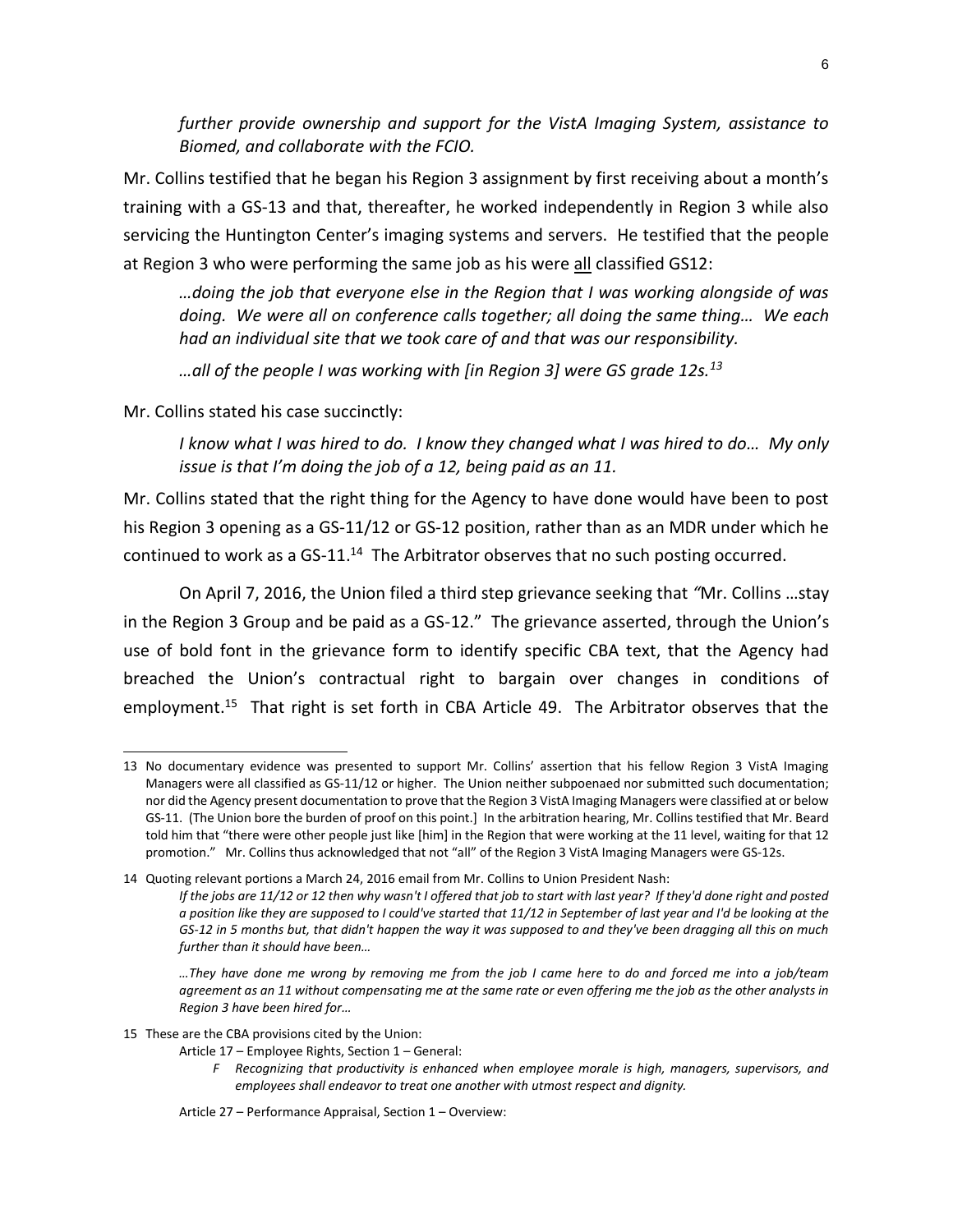*Volunteering MOU* as well contained a requirement for notification to the Union of any changes in working conditions but did not contain an explicit duty to bargain over them. The Arbitrator finds that the duty to bargain was implicit in the *Volunteering MOU* because, without that right, the requirement for notification would have been meaningless.

Mr. Beard (who, again, was Mr. Collins' new Huntington supervisor) responded to the grievance by means of an April 28, 2016 email. However, in that email, Mr. Beard stated his response was for informational purposes and was not a "formal response," to the grievance. He said that that would come later, through the Agency's HR Department. In his email, Mr. Beard stated the position into which Mr. Collins had "**been teamed**" was a GS-11/12 position, but that he **was functioning** at the GS-11 level and was being supervised to a greater extent than those working at the GS-12 level.<sup>16,17</sup> The Arbitrator observes that Mr. Collins and the Union construed Mr. Beard's statements to mean that Mr. Collins was functioning in a GS-11/12 position.<sup>18</sup> The Arbitrator finds that there was insufficient grounds for that conclusion

- *E. The local union shall be given reasonable written advance notice (no less than 15 calendar days) when the Department changes, adds to, or establishes new elements and performance standards. Prior to implementation of the above changes to performance standards, the Department shall meet all bargaining obligations.*
- Article 49 Rights and Responsibilities, Section 4 Notification of Changes in Conditions of Employment
	- *A The Department shall provide reasonable advance notice to the appropriate Union official(s) prior to changing conditions of employment of bargaining unit employees. The Department agrees to forward, along with the notice, a copy of any and all information and/or material relied upon to propose the change(s) in conditions of employment. All notifications shall be in writing by U.S. mail, personal service, or electronically to the appropriate Union official with sufficient information to the Union for the purpose of exercising its full rights to bargain.*
- 16 See footnote 13 for why the statements contained in this April 28, 2016 email were hearsay.
- 17 Quoting relevant portions of the email (AFGE exhibit C.1.):

l

- *1. Mr. Collins is on a voluntary team agreement, not a detail. This team agreement can be terminated at any time by either the service line or the employee.*
- *2. The position into which Mr. Collins has been teamed is a GS-2210-11/12 position.*
- *3. He is functioning at the Ob 2210-11 level with significantly more supervision than those working at the GS-12 level.*
- *4. Other staff are similarly situated in Region 3 Health Systems Service Line (facility based staff teamed to the service line at less than the GS-12 level).*

*If, once you have reviewed the final, formal response from me on this matter you and the employee feel that the issue*  is still unresolved, I would request that we have an additional conversation with the Health Systems Division Chief, *Tracy Bumgarner. I spoke with him at length about the situation and he can provide additional details about the position, level of supervision being provided, and other similarly situated staff in Region 3.*

18 Mr. Collins cited a June 1, 2016 email exchange with his immediate Region 3 supervisor, Mr. Arline, as evidence that he was working in a grade 11/12 position. The Arbitrator finds that the email lacks such evidentiary value, both because Mr. Arline did not speak with certainty but of his "belief" that Mr. Collins would be officially reassigned, and Mr. Arline did not state that Mr. Collins would be promoted to grade 12 but that his GS grade would be "looked at." Here is the relevant text of the email exchange:

Mr. Collins to his supervisor, Mr. Arline:

*D …The local union may provide input into any changes to performance standards and/or establishment of new performance standards.*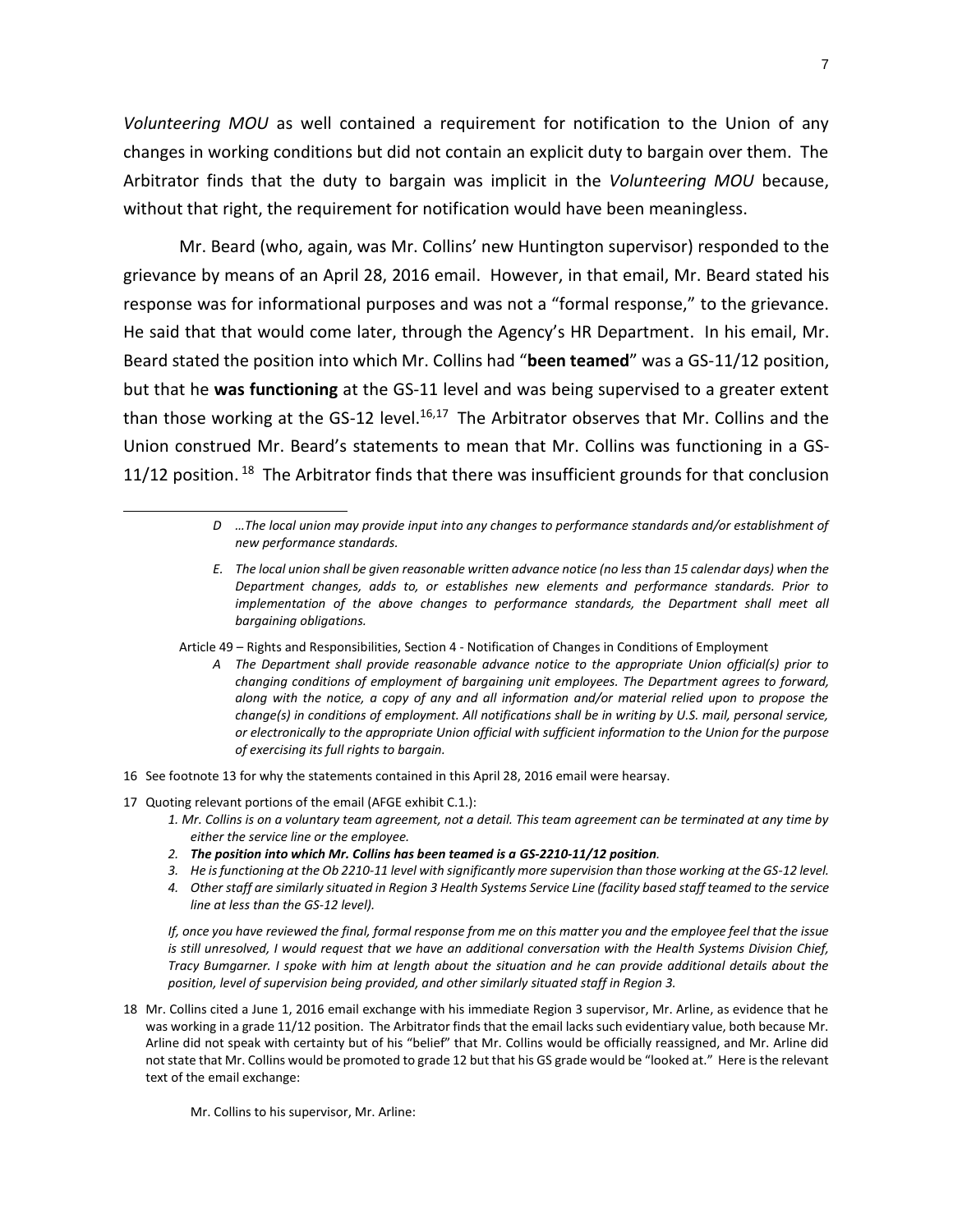and further finds that Br. Beard's April 28<sup>th</sup> response did not constitute a settlement of the grievance because, as noted, he stated that it was for informational purposes and was not a formal response. Mr. Beard testified, in this arbitration, that while Mr. Collins had been teamed with a GS-11/12 position, he had neither been promoted to nor assigned work beyond his GS-11 position.

In December 2016, Shannon Rhodes replaced Maurice Arline as Mr. Collins' immediate supervisor at Region 3. On December 12, 2016, Local President Nash sent an email to Supervisor Rhodes stating, in part,

*I am requesting that Brian Collins be moved into the GS12 position PD I00074-A. I filed a grievance on 4-7-2016, and part of the resolution to that grievance was that this employee would be a GS 12…*

President Nash thus represented that the April 7<sup>th</sup> grievance had been resolved: that the Agency had agreed to make Mr. Collins a GS-11/12. The Arbitrator finds that no such grievance settlement existed.

There are two means by which Mr. Collins' promotion to a GS-11/12 position could have been effectuated. One was though a competitive posting. Supervisor Rhodes told President Nash and Mr. Collins this in December 19, 2016 and January 18, 2017 emails.<sup>19</sup> The

- *A. That MDR letter would move me to that position and/or that facility [Region 3], that pay center, cost center, whatever else would pay me as a 12.*
- Q. *How do you know the MDR would have made you a 12?*
- A. *I asked my supervisor whether the MDR letter would do that, and he said "Not right away, but that it would happen once they did all the paperwork." And he sent me that in an email, explaining that the letter… the move would come. That they had accidentally identified me as a budget analyst working in a kind of accounting role I guess, and not as an IT Analyst, and that it would officially move me there and that, along with the paperwork, I would eventually be moved into that role.*

19 Supervisor Rhodes stated the following in his December 19, 2016 email:

*We cannot move staff into a career ladder position that would give them a promotion. If/when recruitments begin and we can make announcements, he can then apply.*

And he stated this in his January 18, 2017 email:

 $\overline{a}$ 

*…it is illegal to move someone from a single grade position to a ladder position that has a promotion potential. What I need is permission to announce positions with the 11/12 ladder and then [for] qualified personnel [to] apply and compete.*

*So will the MDR officially make me a part of region 3 as in changing my PD to the 11/12 position?? Or is it still a temporary/team agreement move??*

Mr. Arline replied, in relevant part, that Mr. Collin's grade issue would be "looked at." *I'm still trying to sort through how all of this works. I believe the MDR makes you officially as a move to the service line. I believe there will be a change in your [Position Description] but [it] will not happen overnight. Our service lines allows for GS 9-12. It will take a little while after the Oct. date to get everything changed or moved such as where you get paid from, where your leave request goes, etc. Once that is complete, then the grade issue can will* [sic] *be looked at. I'm sure it will happen, but don't have a projected date.*

In his testimony, Mr. Collins attributed a greater meaning to Mr. Arline's email than that his grade issue would be "looked at." Here is Mr. Collins' testimony on this point: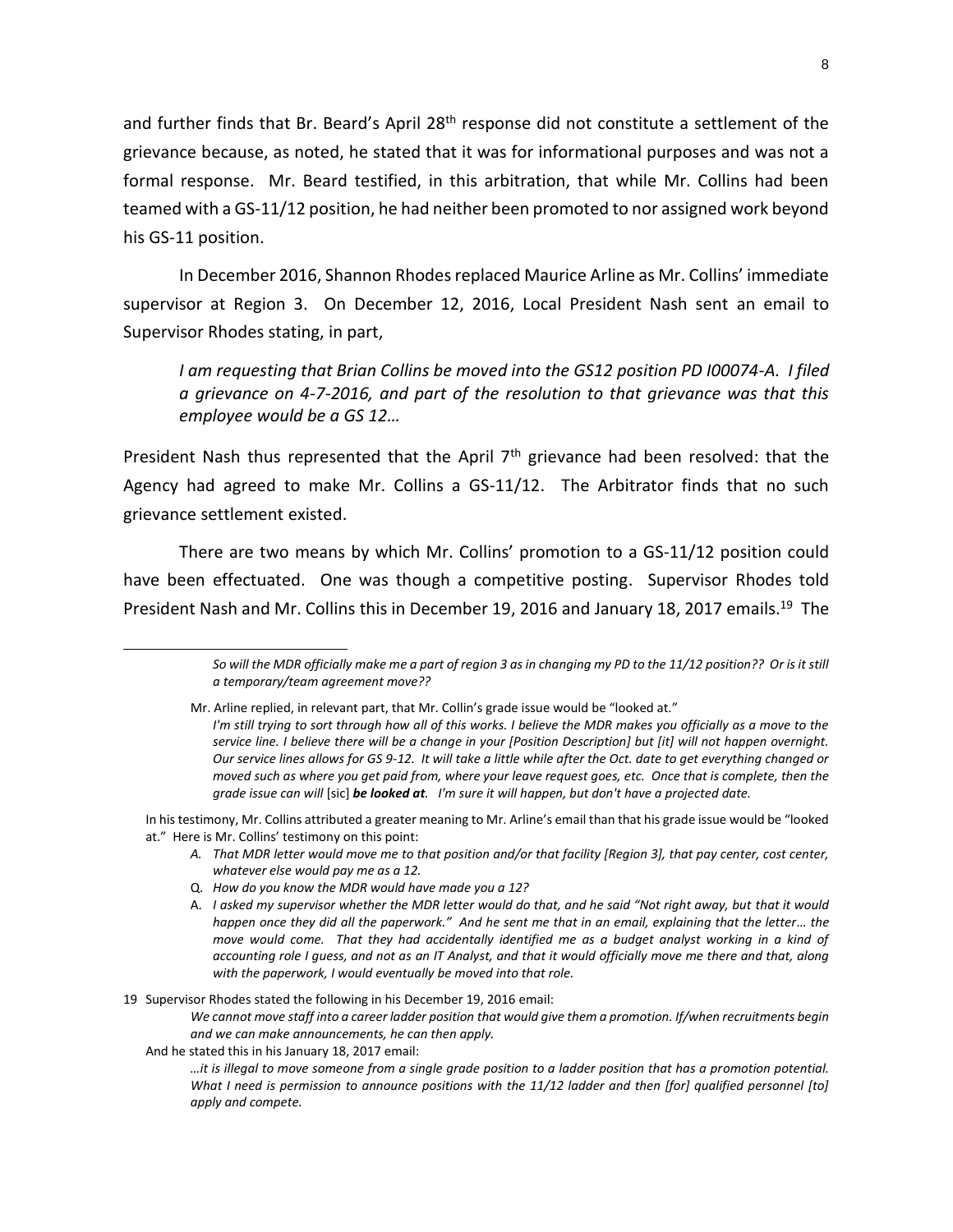second was by Mr. Collins submitting a job grading appeal with his local Human Resources Management (HRM") office.<sup>20</sup> Mr. Collins pursued neither path.

The Union filed a second, formal Third Step grievance on January 25, 2017. It charged, *inter alia,<sup>21</sup>*

- that Mr. Collins' working conditions changed when he was reassigned to Region 3 and that the Agency had failed to notify the local Union of those changed conditions, as required by CBA Article  $49.^{22}$  The Agency agreed that Mr. Collins' working conditions changed and that the Agency had not notified or bargained with the Union. The Arbitrator will address this grievance claim later in this decision.
- That, at Region 3, Mr. Collins had been "working side by side with GS-12 [personnel, and yet had been] paid as a GS-11 doing the same work";

- A*. The Department will provide employees and the local union with copies of procedures for filing classification appeals through the Department or OPM channels, upon request.*
- *B. Employees or their representatives are encouraged to submit their classification/job grading appeals through the local Human Resources Management (HRM) office. The HRM office will forward the appeal to the Department or OPM, as appropriate, no later than 15 days from receipt and will provide the Local with 2 copies of the employee's appeal request. However, this does not preclude an employee from filing a classification/job grading appeal directly to the Department or OPM, as appropriate.*
- *C. An employee who files a classification appeal is entitled to a copy of the classification appeal file. The local union is entitled to the same material, upon request.*
- *D. General Schedule (GS) and Federal Wage System (FWS) employees who file appeals with the Department concerning the title, series and grade, and/or coverage of their position will have their appeal decided within a reasonable period of time with a goal of 60 days from the date the Appeals Office receives a completed application. Classification appeal decisions will be forwarded to the local union.*
- 21 Quoting the relevant provisions of the grievance,

*[The Union's] understanding is that since [Mr. Collins] is teamed with the GS11/12 after one year, performing without supervision, being rated as excellent, Mr. Collins would be moved to the GS-12.*

*OPM regulations state: When an employee in GS-11/12 position, the employee will be promoted after one year, of success performance at the GS11 to GS12.*

*Duties were changed, supervisor was changed and an MOU between management was made with his new conditions of employment outlined in this MOU… This is a change in conditions of employment without notification to the Union [in contravention of] Article 49…*

*Mr. Collins has not been detailed nor temporarily promoted so therefore has not been properly compensated for the higher grade work he is performing on a daily basis, violating the Master Agreement.*

<sup>20</sup> Appeal to the HRM office, to the Department or to the Office of Personnel Management is provided for in CBA Article 9 – Classification, Section 3 – Classification Appeals:

<sup>22</sup> *Ibid* Footnote 15.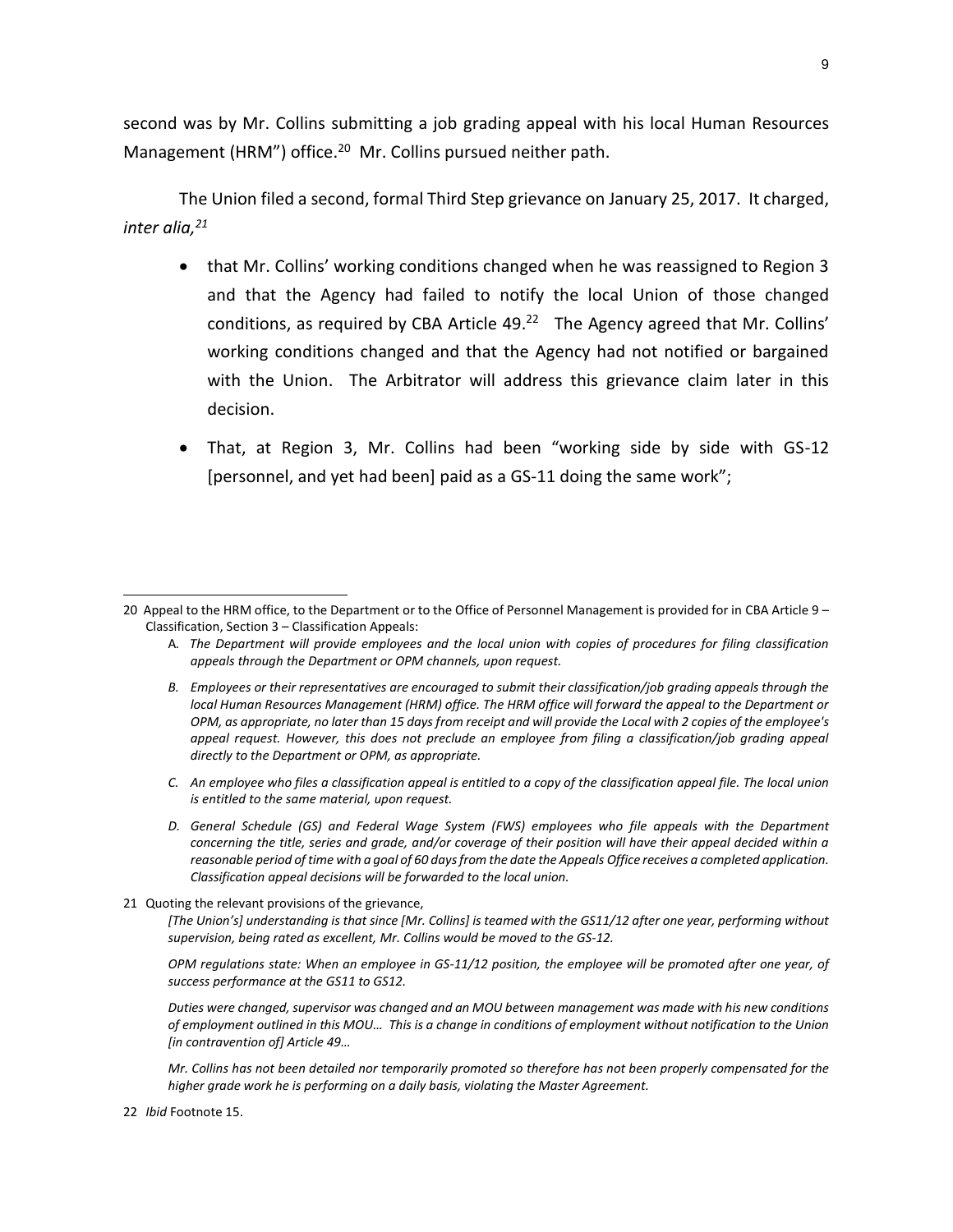That Supervisors Beard and Bumgarner had identified Mr. Collins' position as being a career ladder GS grade 11/12 but that they had not treated it as such.<sup>23</sup> For example, they had not

 $\overline{a}$ 

*A. The Department will provide notification of all details to the local union President. Where the detail did not result in changes to conditions of employment, the notification will be at least weekly. Where changes to conditions of employment would result, the Department will provide reasonable advance notice. When a detail is known far enough in advance and affects conditions of employment, the notification should occur as soon as practicable but no later than 10 days prior to the employee being detailed…*

Section 2 - Temporary Promotions

- *A. Employees detailed to a higher graded position for a period of more than 10 consecutive work days must be temporarily promoted. The employee will be paid for the temporary promotion beginning the first day of the detail. The temporary promotion should be initiated at the earliest date it is known by the Department that the detail is expected to exceed 10 consecutive work days. The 10 consecutive work day provision will not be circumvented by rotating employees into a higher-grade position for less than 10* days solely to avoid the higher rate of pay. For the purposes of this section, a GS employee, who performs the *grade-controlling duties of a higher-graded position for at least 25% of his/her time for 10 consecutive work days or a FWS employee who performs higher-graded duties on a regular and recurring basis, shall be temporarily promoted.*
- *B. Title 5 temporary promotions in excess of 60 calendar days shall be filled through competitive procedures under Article 23 - Merit Promotion as though the promotion were permanent. Temporary promotions of 60 days or less shall be made in accordance with Section 1.*
- Article 23 Merit Promotion

Section 3

*B. A career ladder plan will be established for each career ladder position. The career ladder plan will outline the objective criteria for each grade level which an employee must meet in order to be promoted. A copy of the plan will be given to each employee upon entry into the career ladder and when the employee is promoted to a new level of the career ladder.*

*The employee will also he advised of his/her earliest date of promotion eligibility. When career ladder plans are established and/or revised, the Department will provide notice to the local union in accordance with Article 49 - Rights and Responsibilities. The employee will be provided with a copy of any revised career ladder plan within 30 days of such revision.*

#### **Section 4 - Career Ladder Advancement**

- *A. At the time the employee reaches their earliest date of promotion eligibility, the Department will decide whether or not to promote the employee.* 
	- *1. If an employee is rated as successful and is meeting the promotion criteria in the career ladder plan, the Department will certify the promotion which will be effective at the beginning of the first pay-period after the requirements are met.*
- Section 7 Applicability of Noncompetitive Actions

## *A. Promotions*

*The following promotions may be taken on a noncompetitive basis unless otherwise provided:*

- 1. Promotion of the incumbent in a position that is reclassified at a higher grade due to the accretion of *additional duties and responsibilities and not as the result of a planned management action;*
- *2. Promotion of an employee previously selected competitively for a lower step of a career ladder;…*

#### Article 27 – Performance Appraisal

Section 1 - Overview

*G. An annual rating of "fully successful" assures employees of eligibility for award consideration, promotion consideration, and within grade increases and serves as a positive, tangible assertion that the employee is meeting his/her job requirements.*

<sup>23</sup> Article 12 – Details and Temporary Promotions

Section 1 - General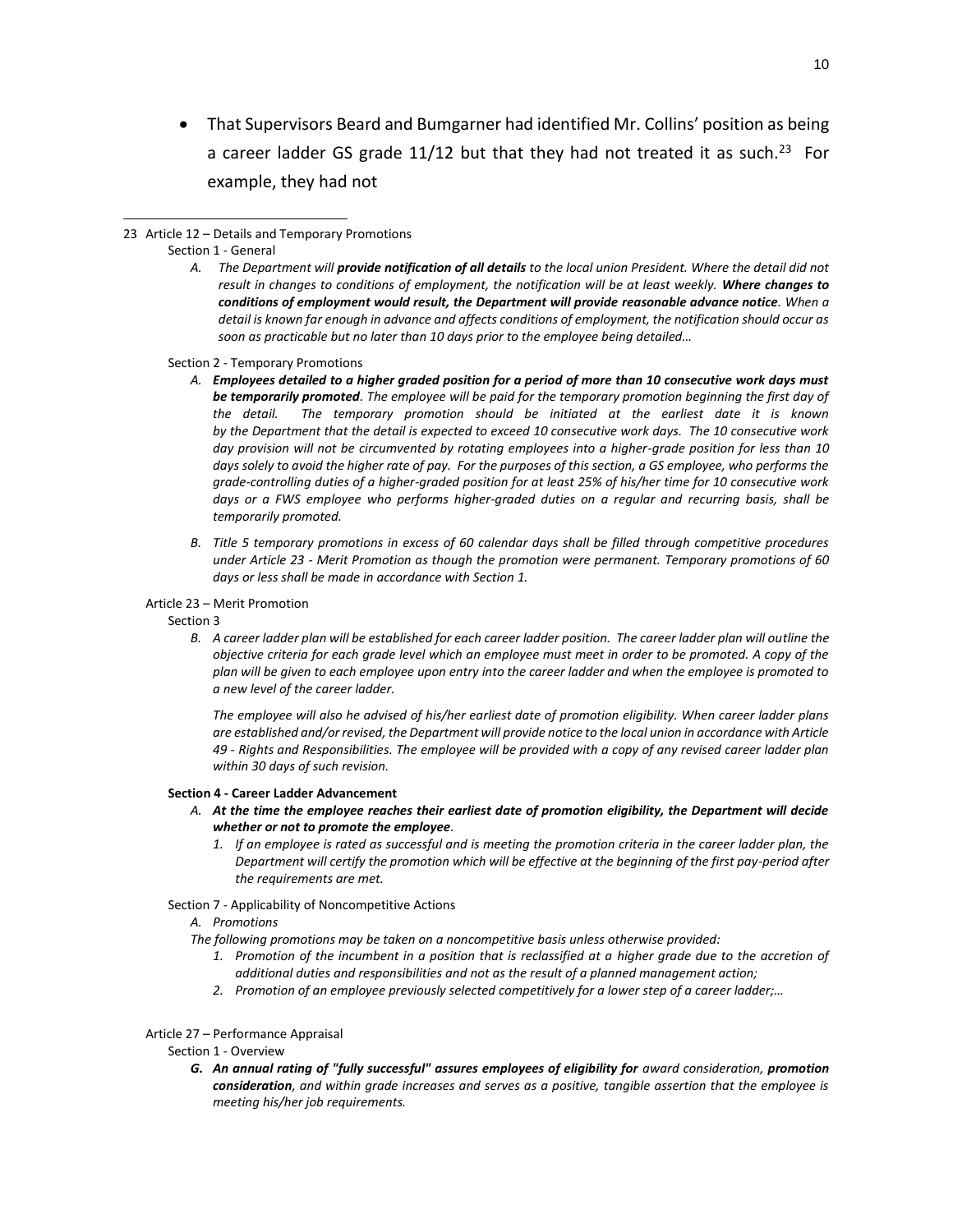furnished Mr. Collins with the promotional criteria standards for the GS-11/12 position which, if met, could have resulted in his promotion; <sup>24</sup> and

 That the Agency had treated Mr. Collins unfairly, in contravention of CBA Article 17 – Employee Rights. The Arbitrator finds Article 17 claim to be without merit, prima facie. The Article deals with such things as invidious discrimination, the avoidance of public embarrassment and ridicule, intimidation and harassment, and treating others disrespectfully and without dignity. None pertained in this case.

Supervisor Rhodes answered the grievance on February 1, 2017 asserting, among other things,

- That the grievance was untimely. The Arbitrator finds the claim of untimeliness to be without merit, both because Mr. Beard had promised a formal response that never came and because the grievance, if valid on its merits, would have been of a continuing nature.
- That Supervisor Beard had erred in his April 28, 2016 response (the response that Mr. Beard had described as being for informational purposes only) when he said that "Mr. Collins had been reassigned to a GS-11/12 position." [Quoting Supervisor Rhodes] The Arbitrator finds that it was Supervisor Rhodes who had erred. Mr. Beard did not say that Mr. Collins had been reassigned to a GS-11/12 position; he said that 'the position into which Mr. Collins had been teamed was a GS-2210-

## **Section. 5 - Performance Standards**

- *E. The local union shall be given reasonable written advance notice (no less than 15 calendar days) when the Department changes, adds to, or establishes new elements and performance-standards. Prior to implementation of the above changes to performance standards, the Department shall meet all bargaining obligations.*
- 24 Article 12 Details and Temporary Promotions
	- Section 1 General

- Section 7, Applicability of Noncompetitive Actions
	- A. Promotions
	- The following promotions may be taken on a noncompetitive basis unless otherwise provided:
		- *1.* Promotion of the incumbent in a position that is reclassified at a higher grade due to the accretion of additional duties and responsibilities and not as the result of a planned management action…

*A. Objective criteria will be used to the maximum extent feasible in establishing and applying performance standards and elements. The rating official will establish and communicate in writing to employee(s) critical and non-critical elements and performance standards, at the beginning of the appraisal period (normally within 30 days)… All aspects of the performance plan, including numerical standards, measurement indicators, priorities, and weightings, if applicable, will be communicated in writing to the affected employees at the time the employees receive his/her performance elements and standards. The local union may provide input into any changes to performance standards and/or establishment of new performance standards.*

A. A detail is the temporary assignment of an employee to a different position for a specified period of time, with the employee returning to his or her regular duties at the end of the detail Details are intended only for the needs of the Department's work requirements when necessary services cannot be obtained by other desirable or practicable means*.*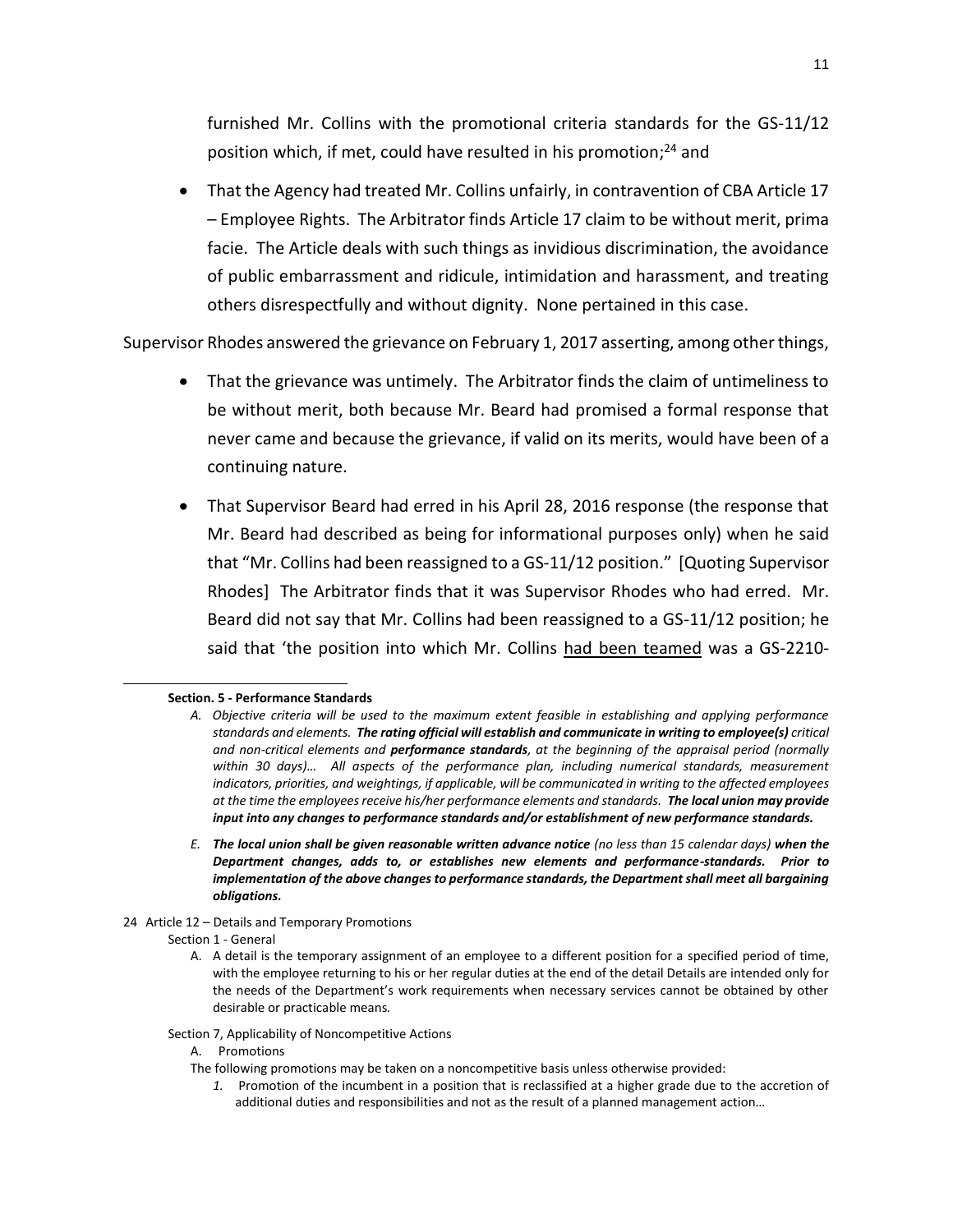11/12 position" and that "At no time was Mr. Collins expected to perform GS-12 duties." And, as Supervisor Rhodes correctly noted, Supervisort Beard's response was identified as not being the Agency's Step 3 decision.

Supervisor Rhodes acknowledged, as part of his formal Step 3 decision, that the Agency had changed Mr. Collins' working conditions without having notified the Union.<sup>25</sup> The Arbitrator will address the consequences of this later but, for now, the Arbitrator agrees with Supervisor Rhodes' observation that, under federal statute, job classification is not a condition of employment:

# *5 U.S. Code § 7103 - Definitions; application*

*(a) For the purpose of this chapter—*

*(14) "conditions of employment" means personnel policies, practices, and matters, whether established by rule, regulation, or otherwise, affecting working conditions, except that such term does not include policies, practices, and matters—*

*(B) relating to the classification of any position…*

## 25 Quoting Supervisor Rhodes' decision,

- *Q You agree that [Mr. Collins working conditions] changed from the time he was hired in September 2015 and when he came to the team agreement?*
- *A Well. His duties under the PD that he was hired under was to manage VistA imaging here at Huntington; the imaging storage and servers. He was still responsible for managing the VistA imaging storage and servers under hour team agreement.*
- *Q …Was his PD changed from the time he was hired?*
- *A Yes it was changed in July during the MDR. And… during that whole process of him being MDR'd and the PDs changing… he may have been accidentally given the 10073 and 10074 PDs [i.e., the GS-11/12 PD] and then, when they told us that he couldn't move to that position, that he had to stay in a GS-11, then the 10072 PD [i.e., the GS-11 PD] was issued.*
- *Q So you admit that there have been multiple changes, with his PDs; and his job duties have been admittedly changed in a grievance response dated February 1st by Mr. Rhoades, who admitted changing Mr. Collins' duties several times without notifying the Union.*
- *A I have no knowledge of that, but… when Monte explained that he could not move to a career ladder position and could not receive a promotion as part of the MDR, then we were told to issue the 10072 PD [i.e., the GS-11 PD].*

*Management acknowledges that in an effort to provide a team building opportunity, the work conditions of Mr. Collins were changed without giving the Union advanced notice and an opportunity to bargain. However; this was an attempt to provide an opportunity, not the opposite…*

Mr. Bumgarner testified that AFGE was not notified about a change in Mr. Collins' conditions of employment because his conditions were not changed: Mr. Collins was still working within the scope of his original Position Description (or "PD"). He was hired as a PACS manager in Huntington and, as a team member, he worked as a VistA manager for Region 3, with VistA being the VA's proprietary version of a PACS system. The Arbitrator takes the Agency's official position to be that of Supervisor Rhodes Step 3 decision. Nonetheless, Mr. Bumgarner's testimony is set forth below for the parties' future reference: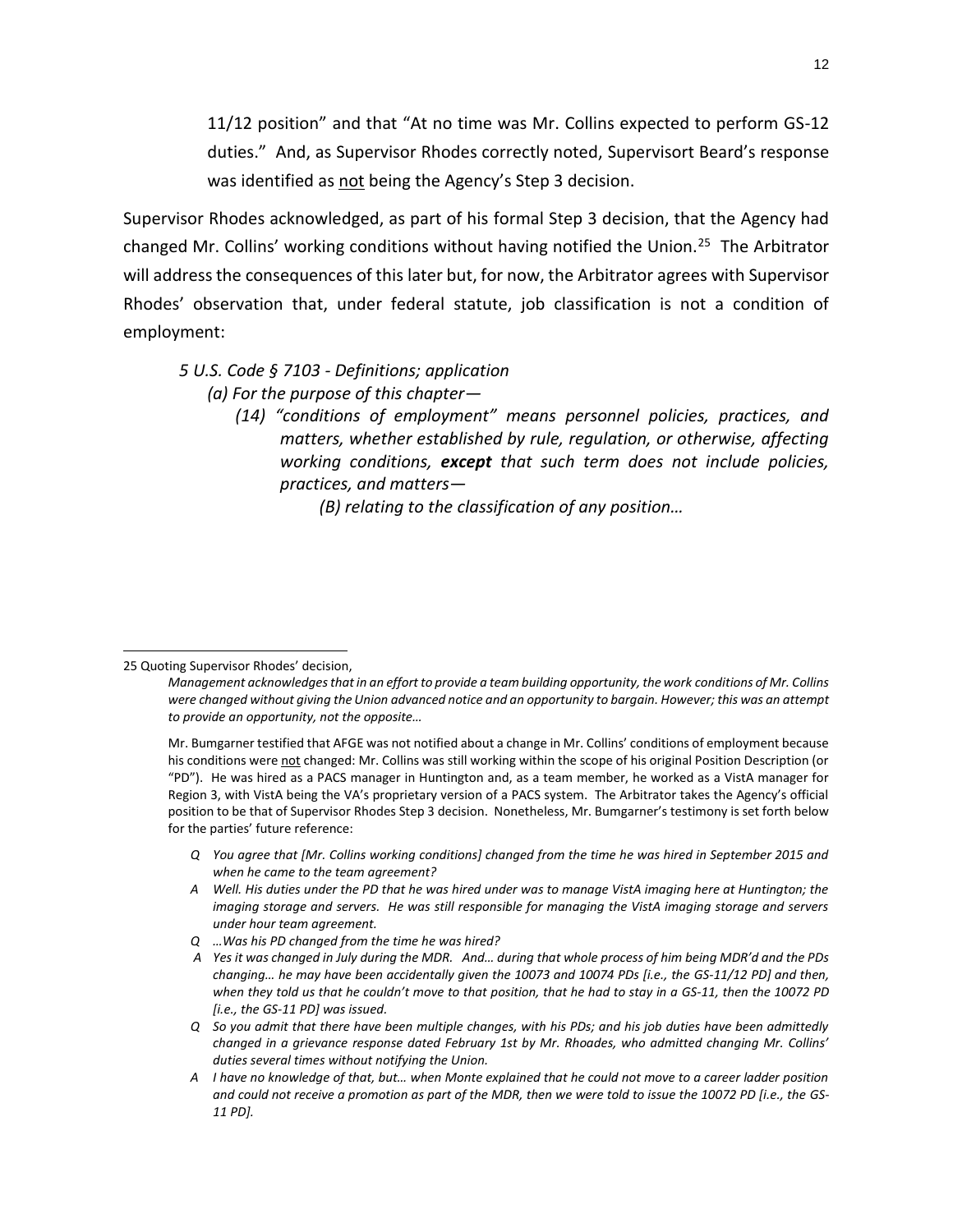And the Arbitrator agrees with Supervisor Rhodes' contention that, under both USC 7121(c)(5)<sup>26</sup> and CBA Article 43(2)(B)(5)<sup>27</sup> the Arbitrator lacks the authority to rule upon a claim that an employee is misclassified (except where there has been a reduction in grade). In view of this finding, Mr. Bumgarner's testimony during the arbitration hearing – that Mr. Collins should be classified GS-12<sup>28</sup> – is irrelevant to the merits of this case, even though it may be relevant in any subsequent CBA Article 9 classification proceeding undertaken by Mr. Collins.<sup>29</sup> The Arbitrator notes that the Agency advocate in this case stated that she shared Mr. Bumgarner's opinion.

Regarding the Agency's acknowledged breach of CBA Article 49, *Rights and Responsibilities*, Supervisor Rhodes proposed as a remedy the rescission of Mr. Collins' MDR

- 27 CBA Article 43, Section 2 Definition
	- A. A grievance means any complaint by an employee(s) or the Union concerning any matter relating to employment, any complaint by an employee, the Union, or the Department concerning the interpretation or application of this Agreement and any supplements or any claimed violation, misinterpretation or misapplication of law, rule, or regulation affecting conditions of employment. The Union may file a grievance on its own behalf, or on behalf of some or all of its covered employees.
	- B. This article shall not govern a grievance concerning:
		- 5. The classification of any position which does not result in the reduction in grade or pay of an employee.
- 28 Mr. Bumgarner testified that

 $\overline{a}$ 

*historically… business-critical positions ..had all been GS11/12s*

and that

*the majority of VistA Imaging Systems Managers… are GS-12s,*

and that

- *if [he had been able] to have made them all GS-12s at that point, [he] would have….*
- 29 CBA Article 9 Classification

Section 1. General

- *E. Employees dissatisfied with the classification of their positions should first discuss the problem with their supervisors. If a supervisor is unable to resolve the issue to the employee's satisfaction, the employee can discuss the matter with the Human Resources Manager or appropriate staff member who will explain the basis for the classification/job grading. An employee and/or the local union, upon request, will have access*  to the PD, evaluation report, if available, organizational and functional charts, and other pertinent *information directly related to the classification of the position. This informal classification review process*  should be completed in a reasonable period of time. When a desk audit is conducted it will be completed *within 90 days of the local union or employee request. This time frame may be extended by mutual consent. As appropriate, desk audits will be performed at the employee's work station. If the employee*  still believes there is an inequity, an appeal may be filed with the Department or Office of Personnel *Management (OPM), as appropriate. An employee may file a classification/job grading appeal at any time through appropriate channels whether or not this informal classification review process was followed.*
- Section 3. Classification Appeals
	- *B. Employees or their representatives are encouraged to submit their classification/job grading appeals through the local Human Resources Management (HRM) office. The HRM office will forward the appeal*  to the Department or OPM, as appropriate, no later than 15 days from receipt and will provide the Local *with 2 copies of the employee's appeal request. However, this does not preclude an employee from filing a classification/job grading appeal directly to the Department or OPM, as appropriate.*

<sup>26</sup> 5 U.S. Code § 7121 - Grievance procedures

*<sup>(</sup>c) The preceding subsections of this section shall not apply with respect to any grievance concerning— (5) the classification of any position which does not result in the reduction in grade or pay of an employee.*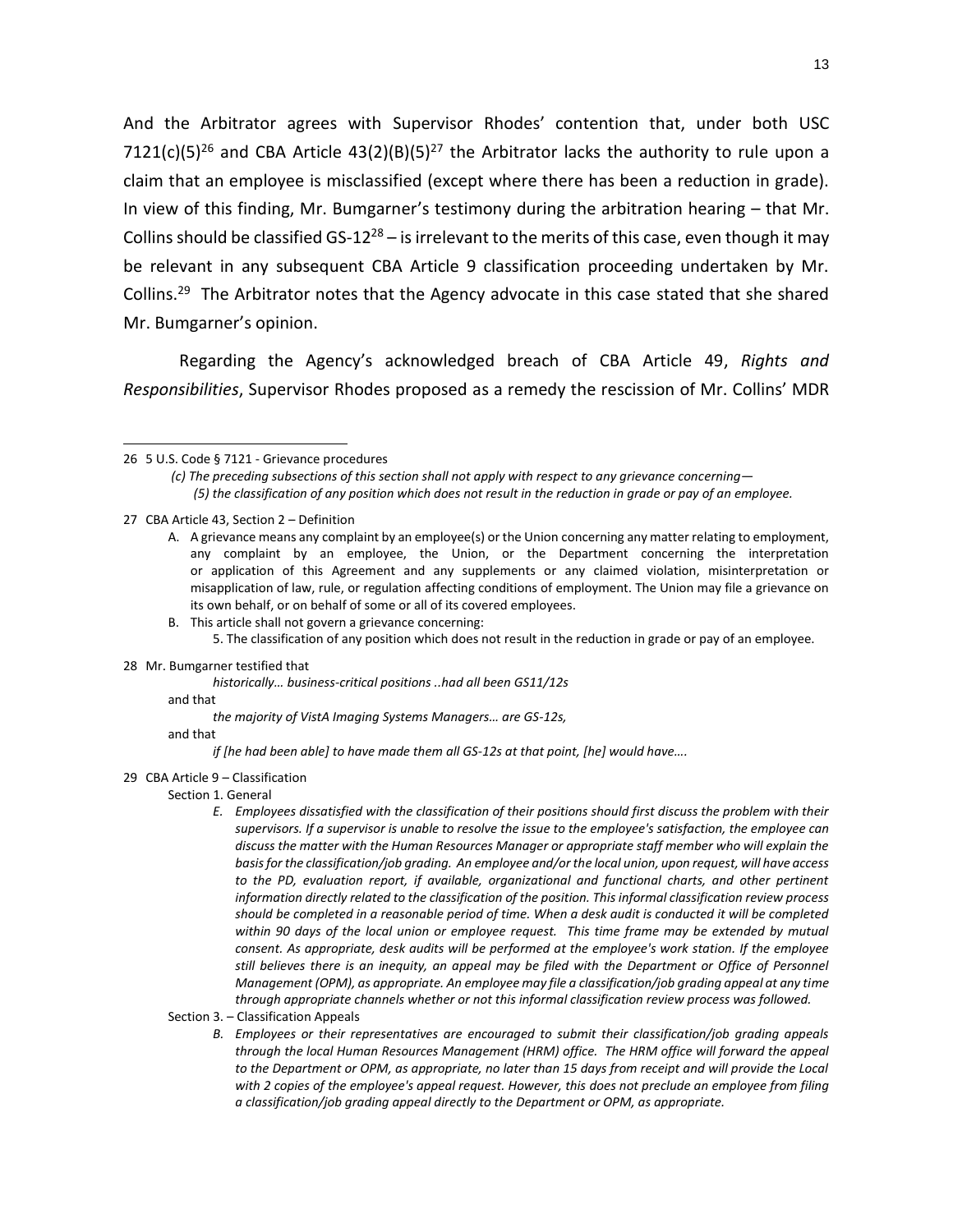assignment and his return to being detailed as an IT Specialist position at Huntington. The Arbitrator finds this remedy to be unrelated to the contractual infraction committed: that the Union had been denied the opportunity to bargain over the changes made to Mr. Collins' conditions of employment.

The Arbitrator now comes to the remaining question; one over which he finds he has jurisdiction: the Union's claim that the Agency had, in fact, promoted Mr. Collins to a GS-11/12 position but had then denied him the GS-11/12 PD and performance reviews that were prerequisites to his movement up the promotional ladder. The Arbitrator has already found that there was no settlement of the April 2016 grievance that recognized GS-11/12 status for Mr. Collins. The Union's other evidence that Mr. Collins had been made a GS-11/12 were his Performance Appraisals for FYE 9/30/2016 and 9/30/2017. While both appraisals indicated that Mr. Collins' grade was GS-11, according to Mr. Collins, he was also furnished, in each year, with Self-Appraisal forms for the GS 11/12 and GS-12 position. Blank copies of the forms were submitted into evidence. The Arbitrator finds that no evidence was proffered – aside from Mr. Collins' testimony – that he was directed to complete such Self-Appraisal forms. Nor was evidence proffered to show that he had completed the forms or that the Agency accepted and retained them in its files. But, even if such evidence existed, it would be insufficient to prove that Mr. Collins had been promoted to GS-11/12. The evidence required to have proven that would have been Mr. Collins winning a competitive bid for a posted GS-11/12 position. The essential facts of the case were well expressed by Supervisor Beard:

- *Q Was it your understanding at any time that Mr. Collins was moved into a GS-11/12 position?*
- *A No. Because it was not a competitive announcement. There was no HR action that would have moved him onto that other* [GS-11/12] *PD from the* [GS-11] *PD he was on; therefore there was no way for him to be at the 12 level according to regulations. 30*

<sup>30</sup> Mr. Beard also testified that the work Mr. Collins was assigned at Region 3 remained GS-11 work and not that of a GS-11/12 or GS12. The Arbitrator observes that Mr. Beard's knowledge of this was solely what Mr. Bumgarner told him which, for purposes of this arbitration, was hearsay. Therefore the Arbitrator gives the following testimony by Mr. Beard no evidentiary weight.

*Mr. Bumgarner made it very clear to me that there was a major difference in the position descriptions in the businesscritical service line – that 11/12 PD – and that was in the level of supervision required. Mr. Bumgarner indicated that Mr. Collins was new to that organization and, as a result, required direct supervision and instructions to accomplish his task[s]… and therefore was assigned the GS-11 level, and Mr. Bumgarner was very committed to assuring that Mr.*  Collins did not receive any tasks with a complexity level above the GS11. That all the work he was being assigned was *at the GS-11 level and not at the GS-12 level…*

*The person who was signing his performance evaluation and giving him work was Mr. Bumgarner, [who] said that was what [Mr. Collins] was doing. I only have his word for that…*